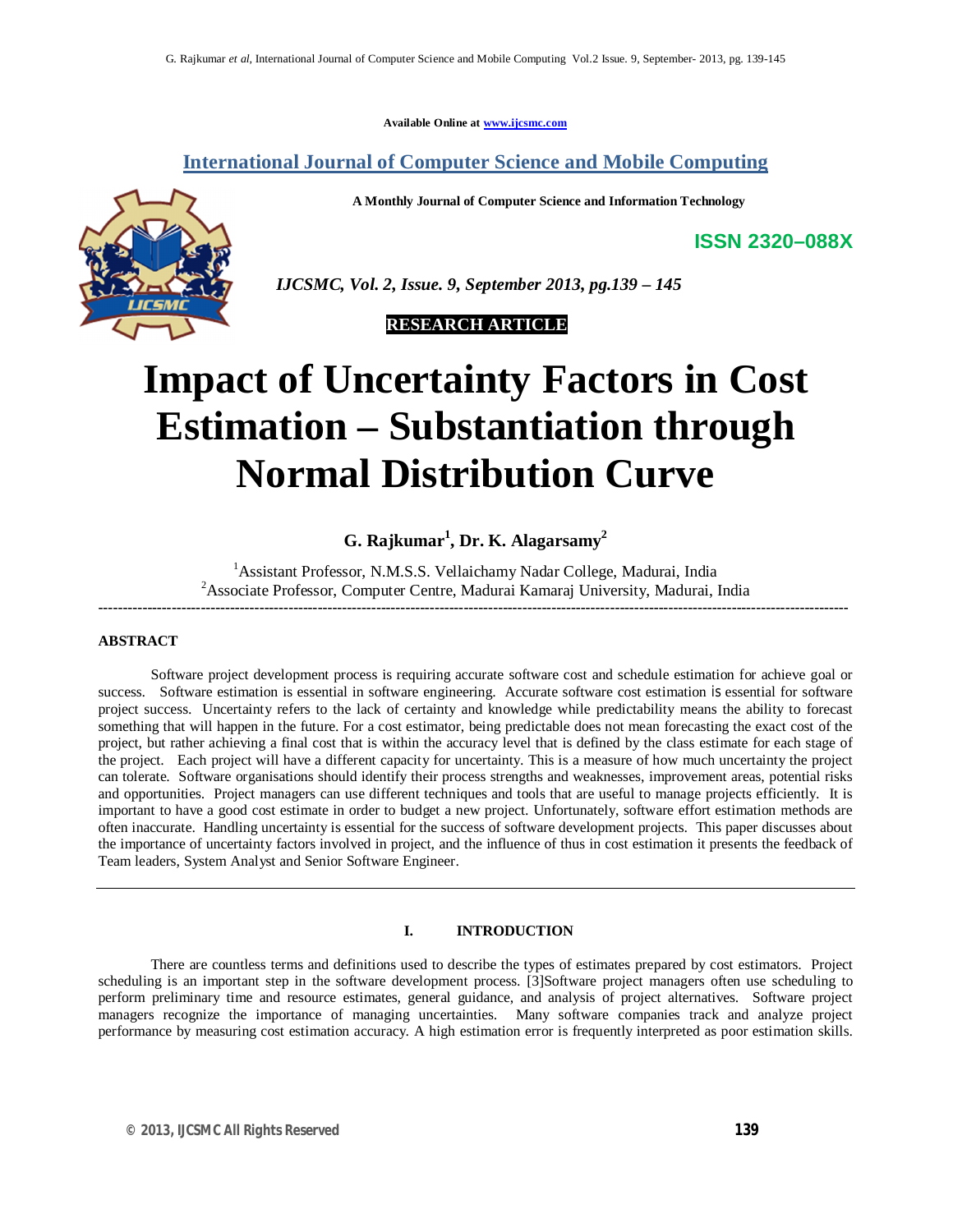Software cost estimation is an essential part of most software development. Unfortunately, software development cost estimation is difficult and inaccurate. There are many [4]project planning and scheduling techniques to manage and help to ensure project success. [1]As such, project managers should be knowledgeable of and considering the various industry techniques and tools in the definition and execution of project cost estimation. In this paper discuss about major causes of uncertainty and a questionnaire was designed to investigate the uncertainty factors that affect to the project success.

#### **II. METHODOLOGY**

The objective of this study is to investigate the causes of uncertainty of the projects undertaken by the team leaders, system analyst and senior software engineer. [7]A questionnaire was designed to investigate the factors that affecting the project success. The questionnaire consists of six questions. Each Question has asked in different phases. All the six questions are divided in nine uncertainty factors. Each factors influence in the project is divided in three types namely, Low, Medium and High. The value low is equal to one; medium is equal to two and high is equal to zero. The not applicable factor is equal to zero. There are six questions on major uncertainty factors in software development project, which are rated based on a rating of 1 to 3. In this questionnaire, information is gathered from the Team leaders, System analyst and Senior Software engineers in the project. Sixteen different project and in different locations of the Team leaders, System analyst and senior software engineers are rating the questionnaire.

#### **III. ANALYSIS ON PROJECTS**

The sixteen project teams were completed the project and invited to answer the questionnaire. The team leaders or system analyst or senior software engineer were answering the six questions in the questionnaire. The questionnaire covered the nine key factors in [6]uncertainty namely, management, project design, communication, staff experience, funding problems, user's response, resources, price changes and technical factors. Table 1 shows the rating given by the sixteen projects on the six questions each. This is a summary of uncertainty factors of six phases of sixteen projects.

| <b>Uncertai</b><br>nty<br>factor | Management | Project Design | Communication | <b>Staff Experience</b> | <b>Funding Problems</b> | User's Response | Price Changes | Resources      | <b>Technical Factors</b> |
|----------------------------------|------------|----------------|---------------|-------------------------|-------------------------|-----------------|---------------|----------------|--------------------------|
| Project<br>No.                   |            |                |               |                         |                         |                 |               |                |                          |
| $\mathbf{1}$                     | 10         | 8              | 14            | 16                      | 6                       | 12              | 12            | $\overline{1}$ | 13                       |
| $\overline{2}$                   | 10         | 5              | 15            | 14                      | 6                       | 14              | 12            | 5              | 14                       |
| $\mathbf{3}$                     | 11         | 6              | 13            | 17                      | 6                       | 14              | 11            | 3              | 12                       |
| 4                                | 11         | $\overline{7}$ | 17            | 16                      | 4                       | 16              | 13            | $\overline{4}$ | 11                       |
| 5                                | 10         | 5              | 15            | 13                      | 6                       | 14              | 10            | 5              | 11                       |
| 6                                | 10         | 5              | 16            | 16                      | 5                       | 15              | 12            | 6              | 10                       |
| 7                                | 12         | 5              | 14            | 14                      | 6                       | 15              | 11            | 5              | 12                       |
| 8                                | 10         | 6              | 14            | 15                      | $\overline{1}$          | 14              | 12            | $\overline{7}$ | 12                       |
| 9                                | 11         | $\overline{7}$ | 16            | 15                      | 5                       | 13              | 12            | 5              | 14                       |
| 10                               | 8          | 9              | 15            | 15                      | 4                       | 14              | 10            | 6              | 13                       |
| 11                               | 9          | 9              | 13            | 17                      | 8                       | 13              | 12            | 5              | 11                       |
| 12                               | 12         | 9              | 17            | 13                      | 5                       | 14              | 14            | $\overline{4}$ | 13                       |
| 13                               | 9          | 9              | 16            | 15                      | 8                       | 13              | 10            | 5              | 12                       |
| 14                               | 9          | 8              | 15            | 14                      | $\overline{1}$          | 15              | 14            | 3              | 10                       |
| 15                               | 8          | 7              | 15            | 15                      | 6                       | 15              | 12            | 6              | 12                       |
| 16                               | 10         | 9              | 15            | 14                      | 7                       | 14              | 13            | 4              | 12                       |

Table 1: Different types of Uncertainty values in sixteen different projects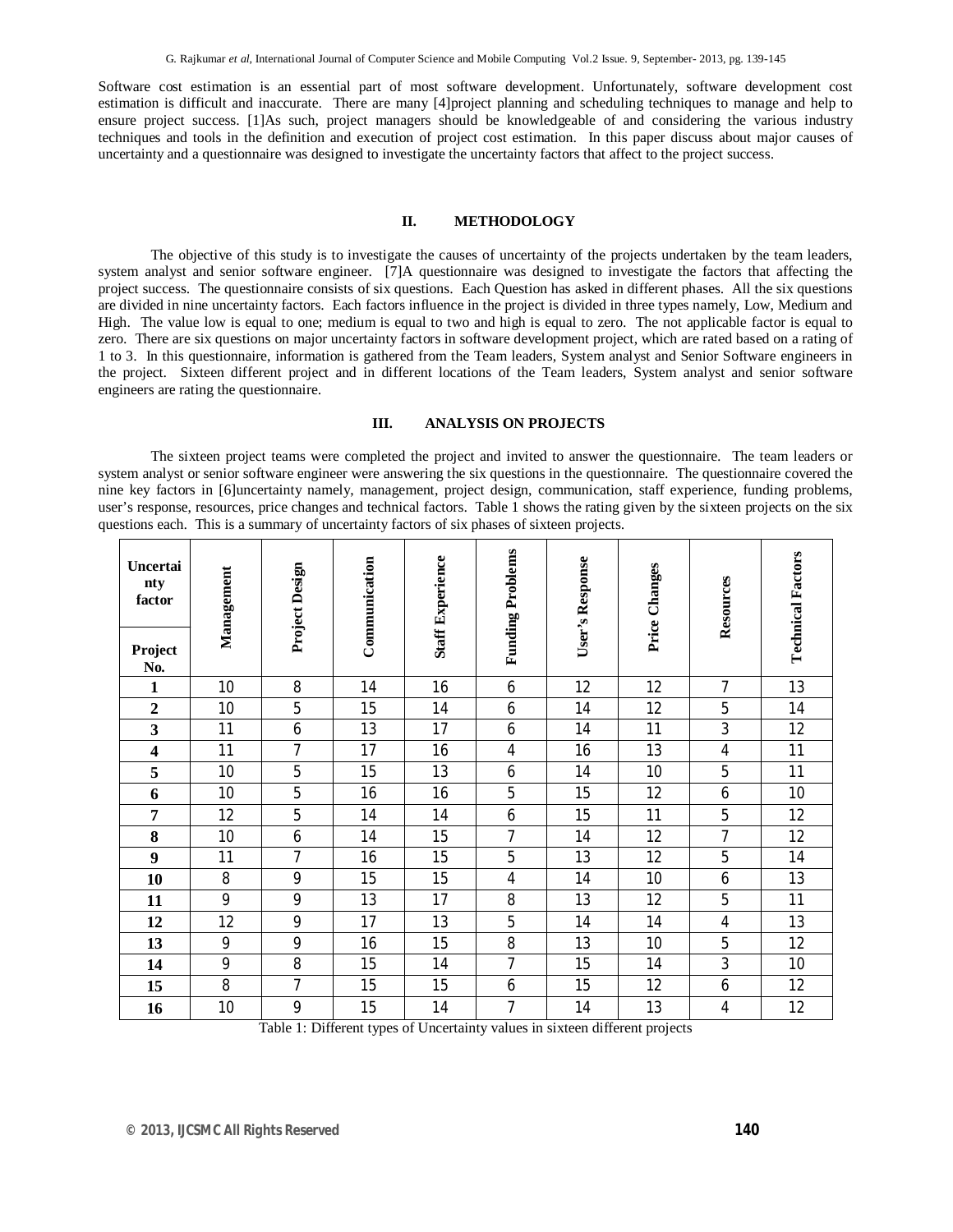Normal Distribution Calculation for Project Design uncertainty,

|  | <b>FX</b> | $FX^2$ |  |
|--|-----------|--------|--|
|  | 25        | 125    |  |
|  | 12        | 72     |  |
|  | 21        | 147    |  |
|  | 16        | 128    |  |
|  | 45        | 405    |  |
|  | 119       | 877    |  |

Table 2: Uncertainty factor – Project Design Normal Distribution



Figure 1: Different types of Uncertainty Factors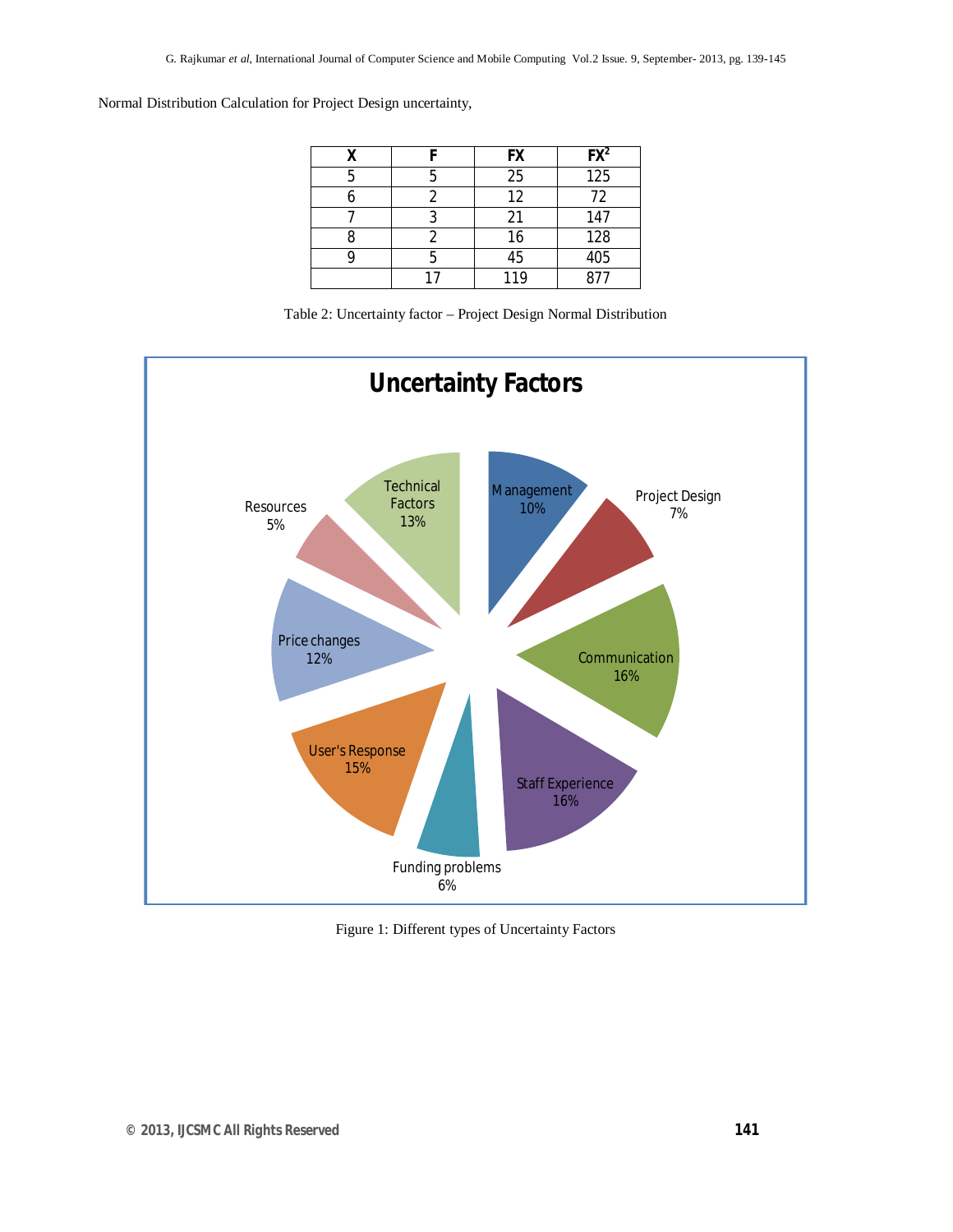G. Rajkumar *et al*, International Journal of Computer Science and Mobile Computing Vol.2 Issue. 9, September- 2013, pg. 139-145

 $Mean - 7$ Variance – 2.588235 Standard Deviation – 1.608799

| <b>Values</b> | Normal<br><b>Distribution</b> |  |  |
|---------------|-------------------------------|--|--|
| 5             | 0.023815                      |  |  |
| 6             | 1.15595                       |  |  |
|               | 4.216647                      |  |  |
| ጸ             | 1.15595                       |  |  |
| Q             | 0.023815                      |  |  |

Table 3: Normal Distribution Calculation – Project Design



Figure 2: Project Design Uncertainty factor – Normal Distribution Curve

#### **IV. NORMAL DISTRIBUTION**

The normal distributions are a very important *class* of statistical distributions. [9]Normal distributions are symmetrical with a single central peak at the mean (average) of the data. The shape of the curve is described as bell shaped with the graph falling off evenly on either side of the mean. To speak specifically of any normal distribution, two quantities have to be specified: the mean  $\mu$ , where the peak of the density occurs, and the standard deviation  $\sigma$ , which indicates the spread or girth of the bell curve.

The Normal (or Gaussian) distribution is a very commonly occurring continuous probability distribution a function that tells the probability of a number in some context falling between any two real numbers. The normal distribution is immensely useful because of the central limit theorem, which states that, under mild conditions, the mean of many random variables independently drawn from the same distribution is distributed approximately normally, irrespective of the form of the original distribution: physical quantities that are expected to be the sum of many independent processes (such as measurement errors) often have a distribution very close to the normal. Moreover, many results and methods (such as propagation of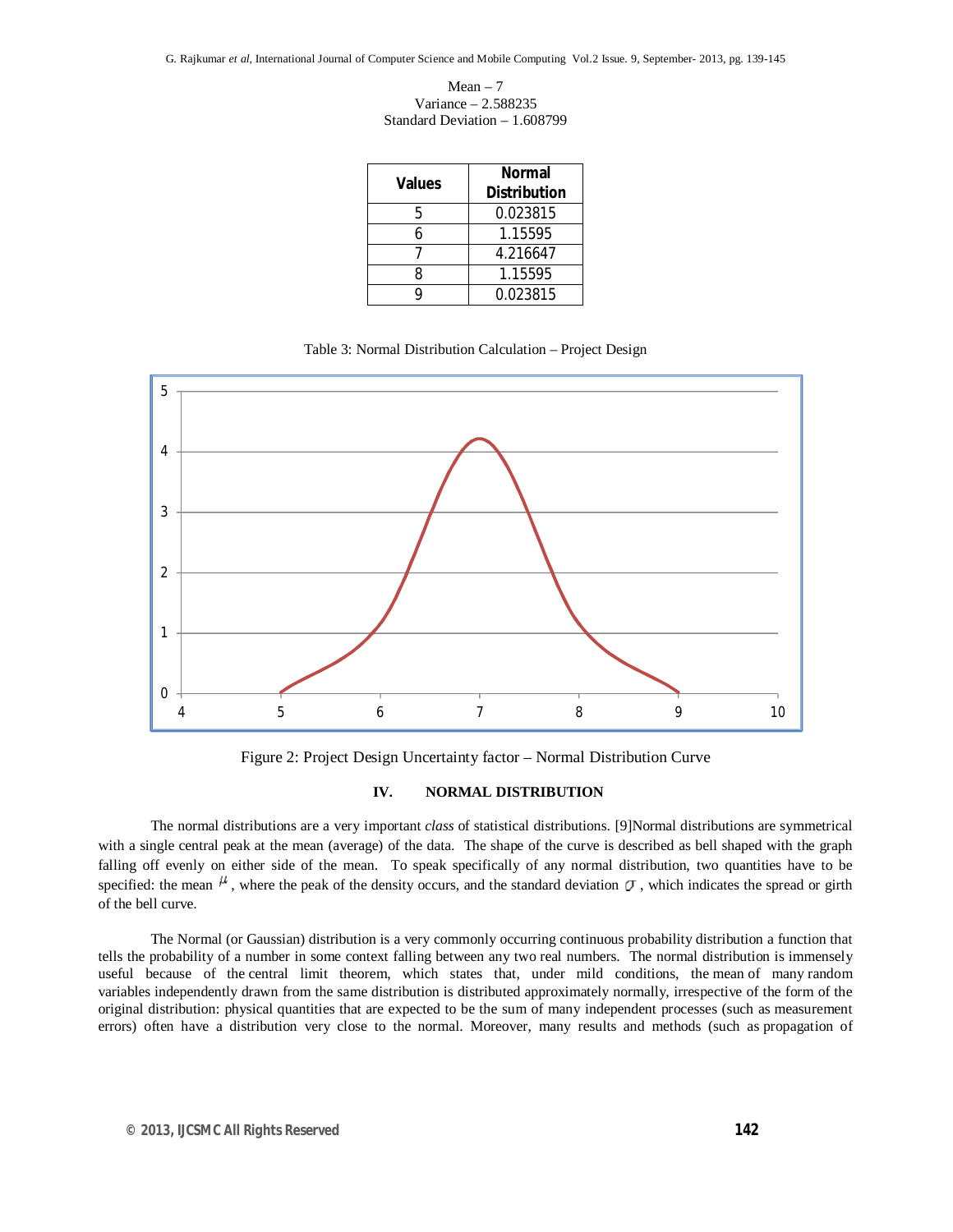uncertainty and least squares parameter fitting) can be derived analytically in explicit form when the relevant variables are normally distributed.

The [5]Gaussian distribution is sometimes informally called the bell curve. However, many other distributions are bellshaped (such as Cauchy's, Student's, and logistic). The terms Gaussian function and Gaussian bell curve are also ambiguous because they sometimes refer to multiples of the normal distribution that cannot be directly interpreted in terms of probabilities.

The normal distribution is

$$
f(x) = \frac{1}{\sigma\sqrt{2\pi}}e^{-\frac{(x-\mu)^2}{2\sigma^2}}
$$

The parameter  $\mu$  in this formula is the *mean* or *expectation* of the distribution (and also its median and mode). The parameter *σ* is its standard deviation; its variance is therefore *σ* 2. A random variable with a Gaussian distribution is said to be normally distributed and is called a normal deviate.

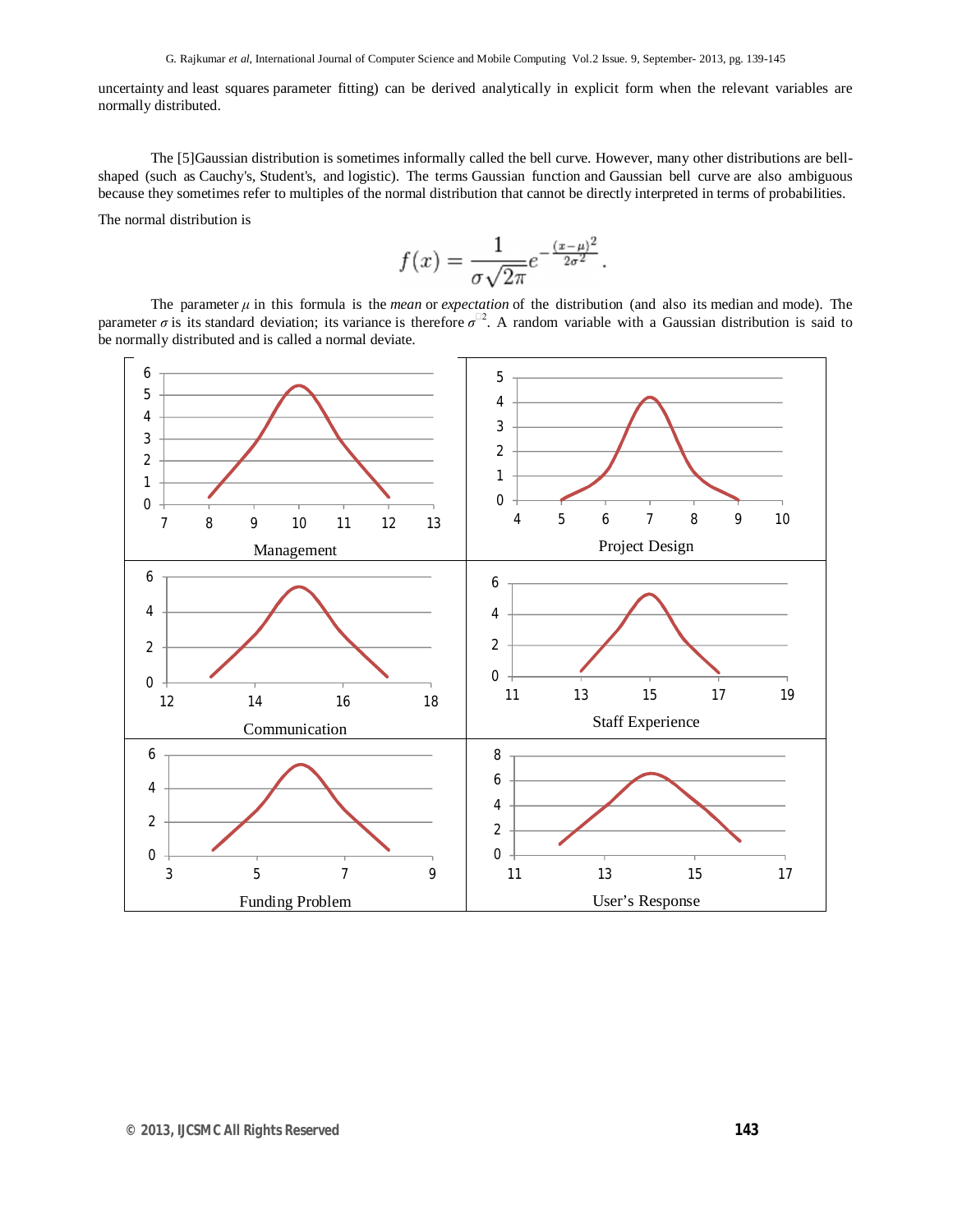

Figure 3: Uncertainty factors in Normal Distribution Curve

The normal distribution calculation was calculated by nine major uncertainty key factors namely management, project design, communication, staff experience, funding problems, user's response, resources, price changes and technical factors. When normal distribution calculation was carried out into graphical representation the Bell shaped curve or normal distribution curve was attained (Figure 3).

#### **V. CONCLUSION**

This paper discusses about team leaders, system analyst and senior software engineer rating the questionnaire prepared based on the uncertainty factors, collected in sixteen various projects. This questionnaire contains major uncertainty factors like Management, Project design, Communication, Staff experience, Funding problems, User's response, Resources, Price changes and Technical factors. By managing uncertainty, can recognize the problem caused and analysed. The analysed problem should be minimized and rectified. Applying good management practices would help to avoid these uncertainty factors, and leading to project success. The results explain the occurrence of uncertainty factors in each phase of various projects and also uncertainty factors cause changes in entire project planning. It explains firmly that uncertainty factors play an important role and adding the uncertainty cost as variable in cost estimation calculation.